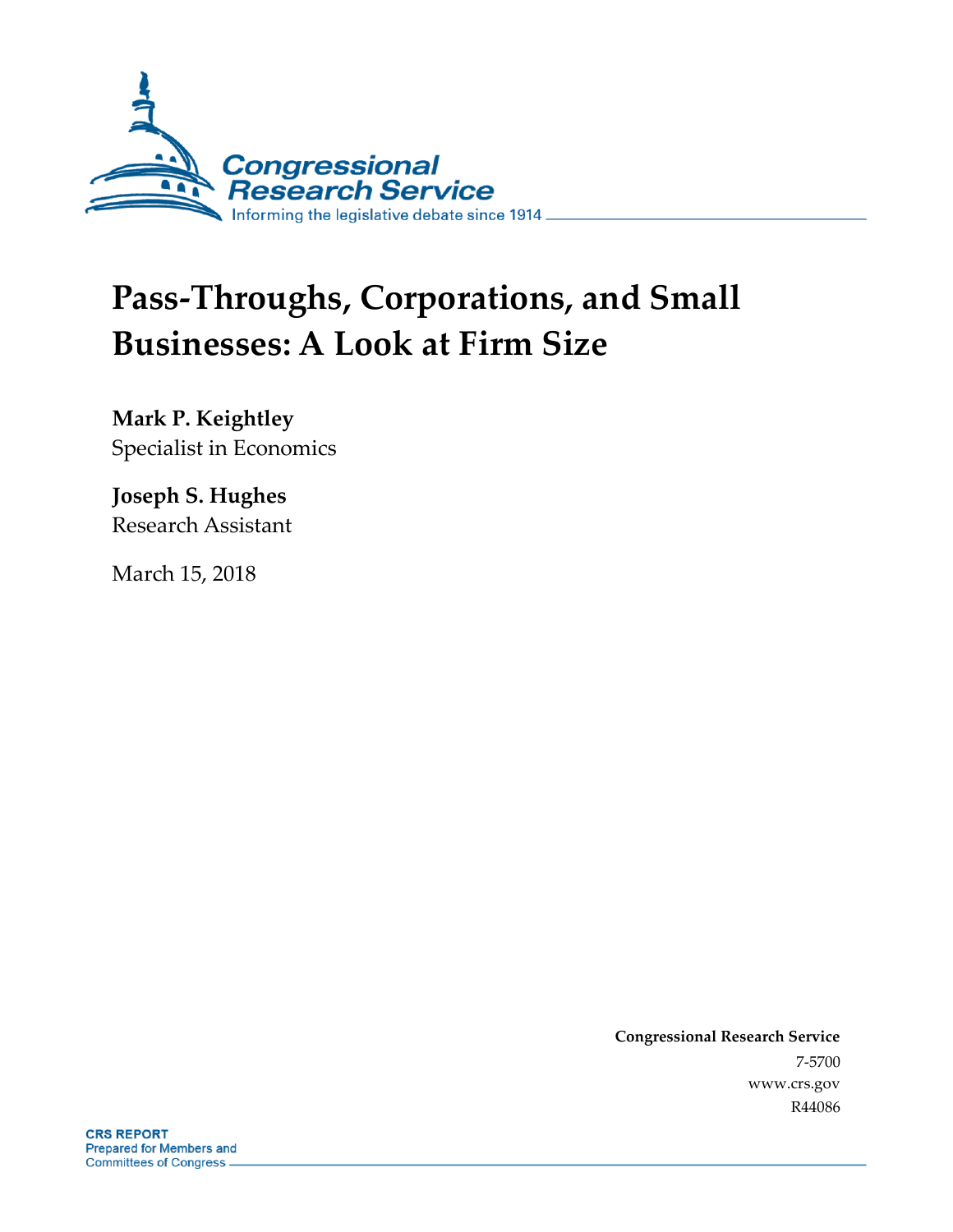### **Summary**

In tax policy discussions it is not uncommon for the terms pass-through and small business to be interchanged, or, similarly, for the terms corporation and large business to be interchanged. This report uses 2015 U.S. Census data to investigate how the size of businesses varies by legal form (corporate versus pass-through). For this report, firm size is based on employment. The analysis finds that the majority of both corporations and pass-throughs in 2015 had fewer than five employees (55% of C corporations and 64% of pass-throughs). Nearly 99% of both corporations and pass-throughs had fewer than 500 employees, the most common employment-based threshold used by the Small Business Administration (SBA). Thus, when using an employment-based measure of size, the majority of all businesses can be considered small, with the exact share depending on the chosen definition of small.

Analysis of the data also reveals that while the majority of firms were small, the largest firms accounted for the majority of employment. About 53% of all employees worked at firms (corporate and pass-through) with 500 or more employees in 2015. Looking at this statistic separately for corporations and pass-throughs, 76% of corporate employees worked at firms with more than 500 employees, while 25% of pass-through employees worked at firms with more than 500 employees. Thus, while a greater proportion of workers in the corporate sector were employed by the largest firms, the proportion of pass-through employees employed at the largest firms was not small.

The average number of employees at large firms (more than 500 employees) was computed to gain insight into how large the largest firms were in 2015. There was a substantial difference in the average number of employees at large firms that were corporations as opposed to passthroughs. The average number of employees at the largest C corporations (500 or more employees) was 4,143, while the average number of employees for pass-throughs was 1,141. Among large pass-throughs, partnerships tended to have the most employees on average with 1,203, S-corporations fall in the middle with 1,102 employees on average, and sole proprietorships have the fewest with 1,086 employees on average.

Understanding the data presented in this report may help policymakers when considering tax and non-tax policies. Specifically, it may help to better target policies that are geared toward affecting businesses of a particular size.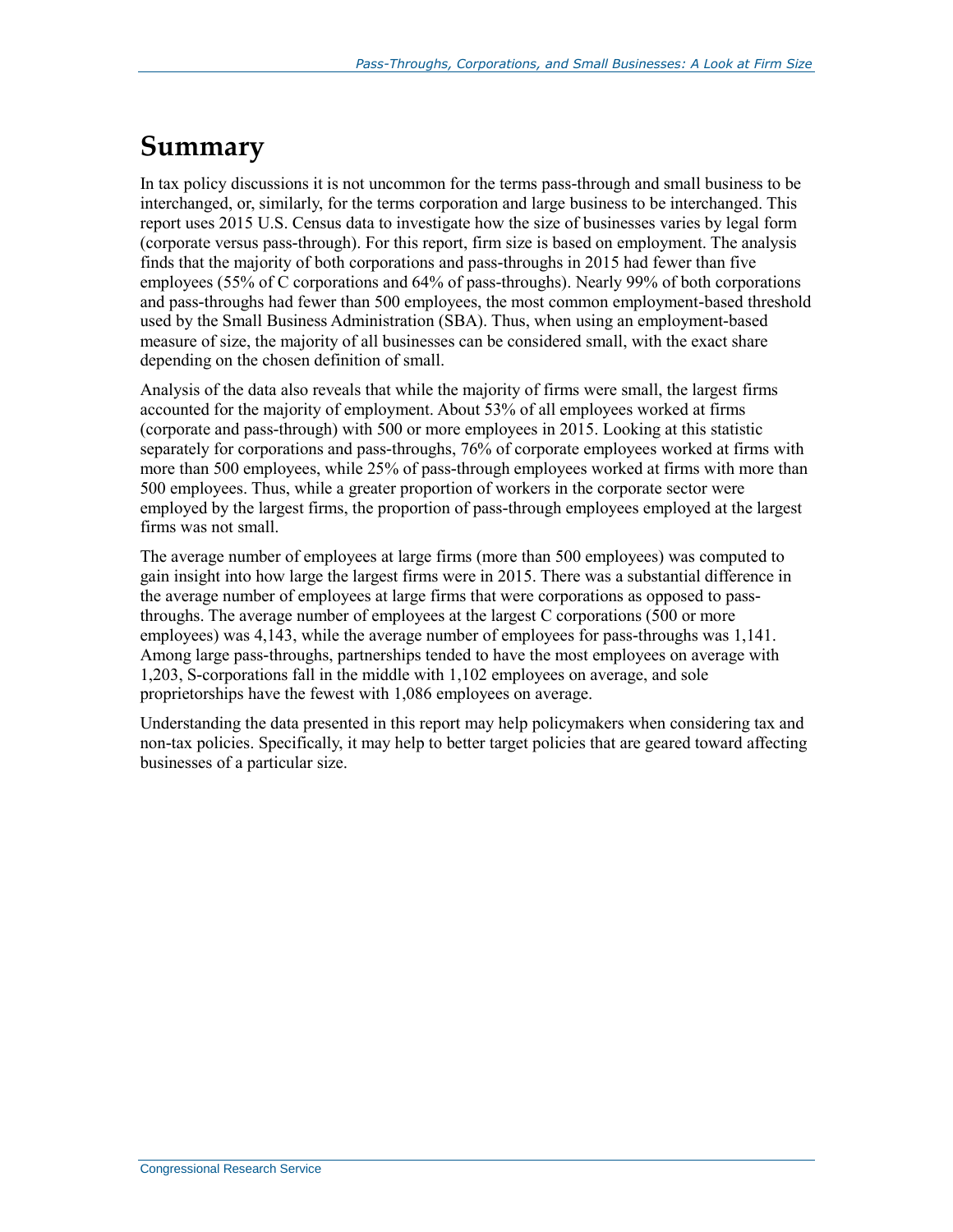## **Contents**

### **Figures**

#### **Contacts**

|--|--|--|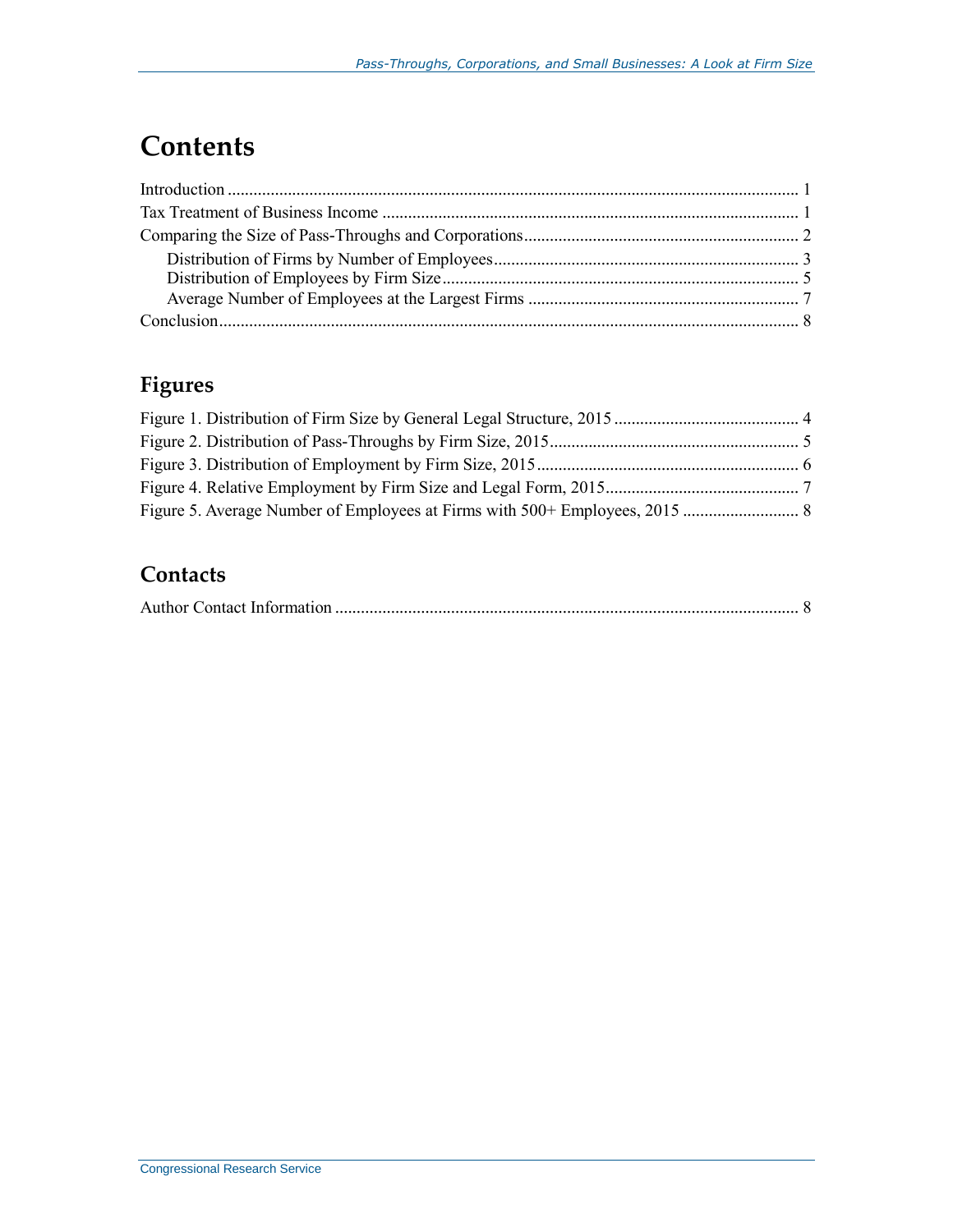# **Introduction**

Small businesses have always been of interest to Congress when discussing tax policies to promote economic growth and job creation. Within these discussions it is common to equate, or at least associate, "small" businesses with pass-through businesses (e.g., sole proprietorships, partnerships, limited liability companies, S corporations). An obvious question is then, are all small businesses also pass-throughs? Relatedly, are all large businesses also C corporations? Answering these questions may help to better target particular tax, and non-tax, policies.

This report uses 2015 U.S. Census data to investigate how the size of businesses varies by legal form (corporate and pass-through), as well as the distribution of employment across firm types. Firm size is measured by using employment. The majority of both corporations and pass-throughs in 2011 had fewer than five employees (55% of C corporations and 64% of pass-throughs). Nearly 99% of both corporations and pass-throughs had fewer than 500 employees, the most common employment-based threshold used by the Small Business Administration  $(SBA)$ .<sup>1</sup> Thus, it appears that based on an employment-based measure of size most businesses were small, with the exact share depending on the definition chosen.

Looking further into the data reveals that while the majority of firms were small, the largest firms accounted for the majority of employment. For example, about 53% of all employees worked at firms with 500 or more employees. This statistic is being driven mostly, but not wholly, by corporate employment. Roughly 76% of corporate employees worked at firms with more than 500 employees. In contrast, 25% of pass-through employees worked at firms with more than 500 employees. Thus, a nontrivial share of pass-through workers were employed at the largest firms, but not to the same degree as in the corporate sector.

This report may prove useful to Congress when considering tax and non-tax policies directed at businesses based on size. This report does not analyze questions related to the economics of providing preferential tax treatment for small businesses, or the extent to which small businesses are responsible for job creation in the economy.

### **Tax Treatment of Business Income**

Before discussing the data in greater detail it may be helpful to briefly review the tax treatment of business income. In the United States, how a business is taxed at the federal level is partly dependent on how it is organized. The income of C corporations, often referred to as simply corporations, is taxed once at the corporate level according to the corporate tax system, and then a second time at the individual-shareholder level according to the individual tax system when corporate dividend payments are made or capital gains are realized.<sup>2</sup> This leads to the so-called double taxation of corporate profits. The income of pass-through businesses is, in general, taxed only once at individual income tax rates. That is, the income of certain businesses passes through to the individual business owners and is taxed according to individual income tax rates. The most

 $\overline{a}$ 

<sup>&</sup>lt;sup>1</sup> The SBA also uses a receipts-based measure of firm size for some industries. For a complete listing of the SBA size standards, see U.S. Small Business Administration, *Table of Small Business Size Standards Matched to North American Industry Classification System Codes*, at https://www.sba.gov/sites/default/files/files/ Size\_Standards\_Table.pdf.

<sup>&</sup>lt;sup>2</sup> Dividend payments and capital gains realized by a tax-exempt entity are not taxed at the shareholder level.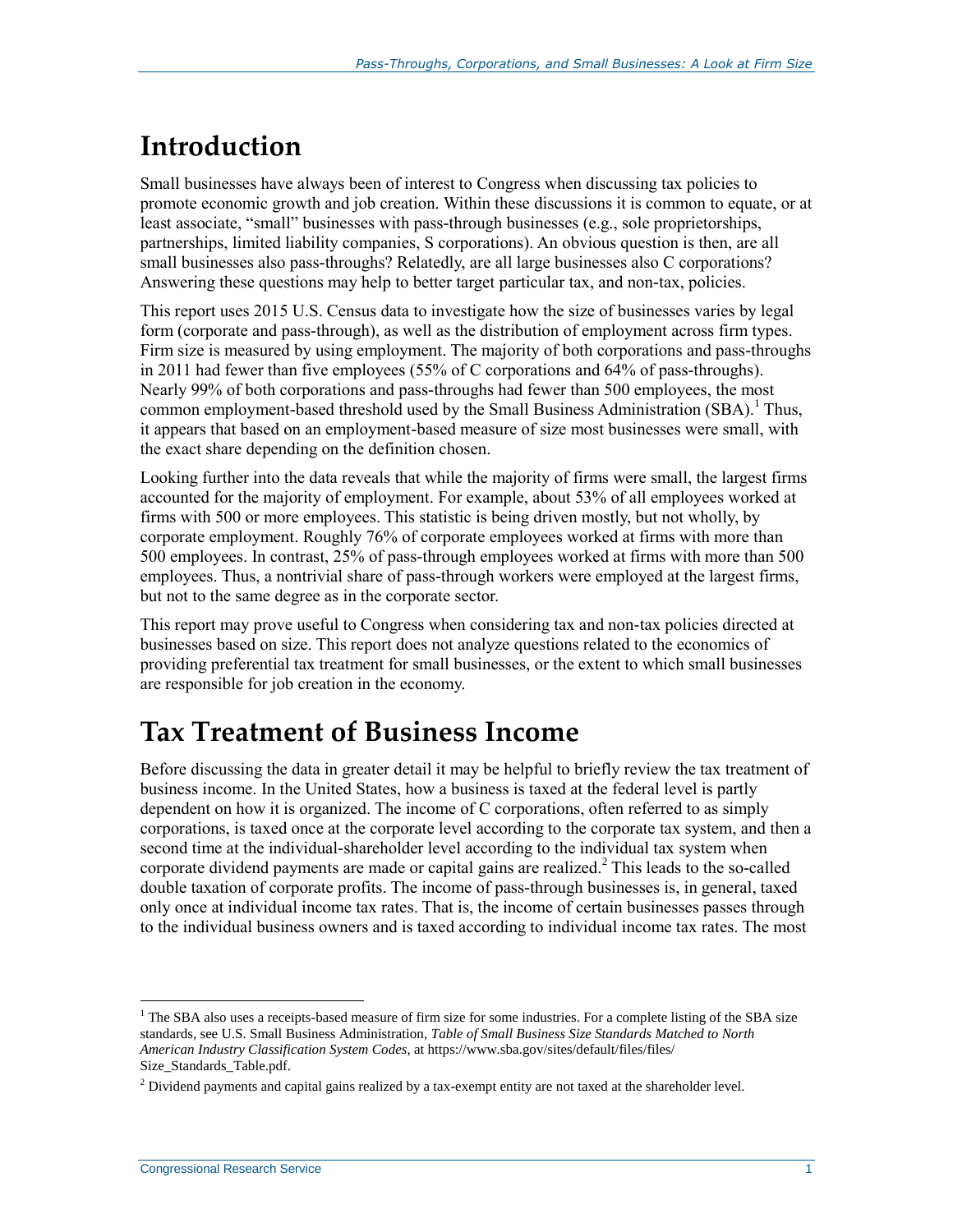popular forms of these alternative pass-through forms of organization are sole proprietorships, partnerships, limited liability companies (LLCs), and subchapter S corporations.<sup>3</sup>

While this report relies on data from tax year 2015, it is important to note that the 2017 tax revision (P.L. 115-97) made significant changes to the federal tax system that affected corporations and pass-throughs. A detailed discussion of these changes is beyond the scope of this report; however, it is worth highlighting two changes starting in 2018. First, the revision permanently reduced the top corporate tax rate from 35% to 21%. Second, the revision provided pass-throughs, depending on their size and line of business, with a special deduction equal to up to 23% of their income. The deduction reduces the amount of income subject to tax at the individual income tax rates, thus reducing the effective tax rate on qualifying pass-throughs. This change is scheduled to expire after 2025.

# **Comparing the Size of Pass-Throughs and Corporations**

Comparing the size of pass-throughs and corporations is complicated by the fact that there are several different ways to measure firm size. Size could be measured by employment, profits, assets, or a variety of other statistics. Additionally, two different industries may require different measures of size. For example, one industry may be more capital intensive (i.e., more machines and equipment per worker) than another, leading firms in that industry to naturally have more capital assets, whereas firms in another industry may generally have fewer capital assets while employing a large number of workers. Still, given the association of small businesses with passthroughs, and small businesses with job creation, particularly startups, the presentation below relies on an employment-based measure of firm size.<sup>4</sup>

Settling on an employment-based metric to measure size still leaves another unresolved issue: what is the employment threshold between small businesses and large businesses? A business with only a handful of employees would constitute being a small business in nearly all cases. But what if a business has 50, 100, 200, or even 500 employees? Currently, there is no consensus on a single criterion that determines the threshold between large and small businesses. For most industries the Small Business Administration (SBA) considers a business small if it has 500 or fewer employees, although this threshold can reach 1,500 employees in some cases. This report does not attempt to resolve the debate over what exactly constitutes a small business.<sup>5</sup>

 $\overline{a}$ 

<sup>&</sup>lt;sup>3</sup> Sole proprietorships and single member limited liability corporations (LLCs) are technically disregarded entities. Economists usually group these business types in with the pass-through businesses. For a disregarded entity there is no entity-level tax return, except in the case of an LLC choosing to be taxed as a corporation. Unless the LLC files as a corporation, all income is reported on a personal tax return, aggregated with other income, and taxed according to individual tax rates.

<sup>&</sup>lt;sup>4</sup> It is important to note that while small businesses are often assumed to be responsible for the majority of job creation, economists have challenged this argument. For more information on this topic, see CRS Report R41523, *Small Business Administration and Job Creation*, by Robert Jay Dilger.

 $<sup>5</sup>$  Some research suggests that an appropriate threshold may be much lower than 500 employees. In 2011, the U.S.</sup> Department of the Treasury released a detailed study that used tax return data to develop a new methodology to identify small businesses. Unfortunately, tax return data lacks employment information. But economist Martin Sullivan notes that Treasury's \$10 million gross receipts small business threshold corresponds to an employment threshold of about 52 employees. To read the Treasury report and Sullivan research, see Matthew Knittel, Susan Nelson, and Jason DeBacker, et al., *Methodology to Identify Small Businesses and Their Owners*, Department of the Treasury, Office of Tax Analysis, Technical Paper 4, Washington, DC, August 2011, at https://www.treasury.gov/resource-center/taxpolicy/tax-analysis/Documents/TP-4.pdf, and Martin A. Sullivan, "The Myth of Mom-and Pop Businesses," *Tax Notes*, (continued...)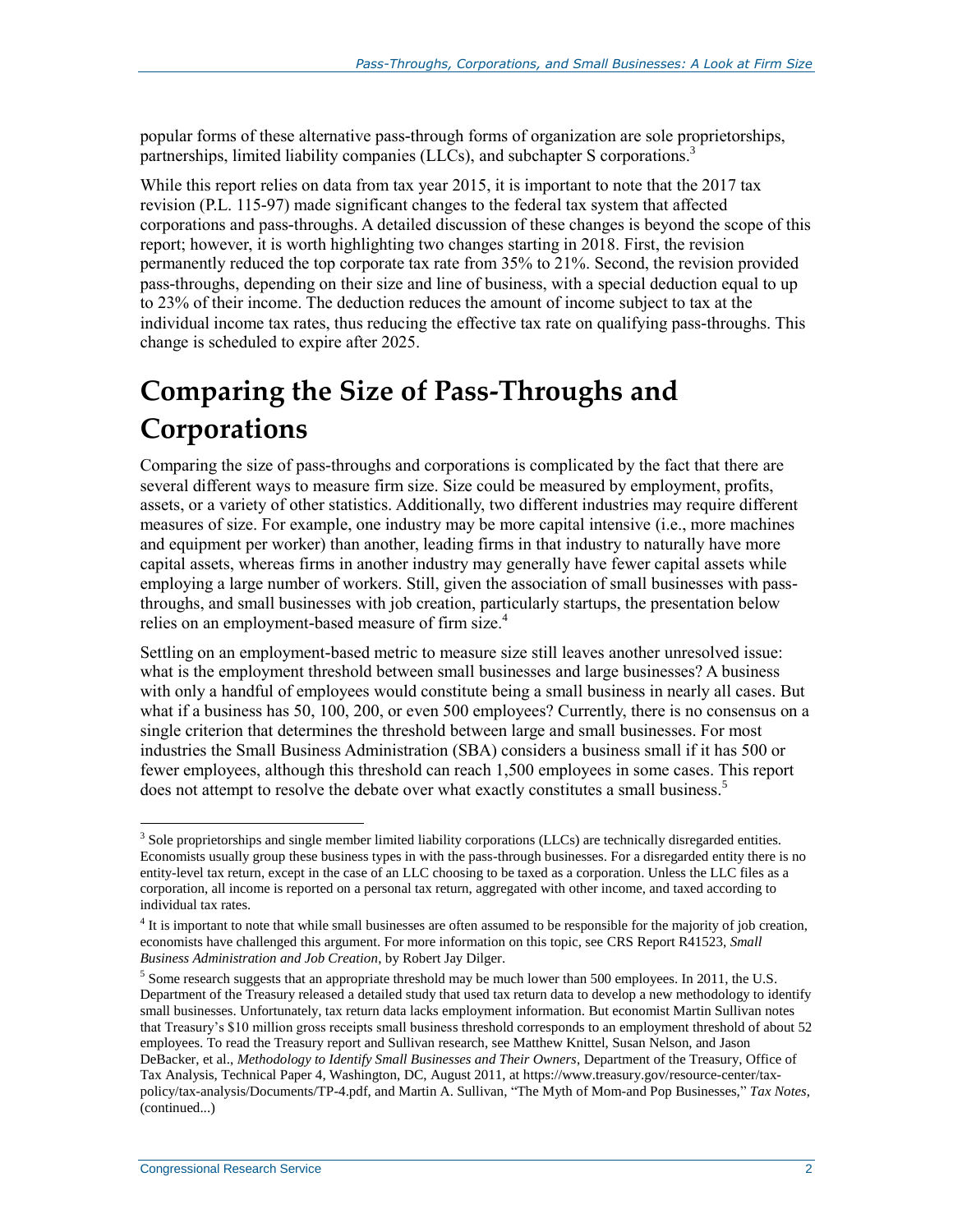The data presented below are from the Census Bureau's 2015 Statistics of U.S. Businesses, the most recent Census data by legal form. The Census provides data separately for businesses with no employees (their nonemployer data) and businesses with at least one employee (their employer data) at some point in the year. This report uses employer data only, mainly because nonemployers generate less than 4% of all business sales and receipts according to Census, and because Census excludes nonemployers from the majority of its own statistics.<sup> $\delta$ </sup> It could also be argued that many nonemployers likely represent individuals involved in side-work or short-term contract work, which can be viewed as distinct from the more traditional businesses captured in the employer data.

In 2015, 124.1 million people were employed by employer firms. C corporations accounted for approximately 54.9 million employees (44.2%), S corporations accounted for 32.6 million employees (26.2%), partnerships accounted for 14.3 million employees (11.6%), sole proprietors accounted for 4.7 million employees (3.8%), nonprofits accounted for 15.7 million employees (12.6%), governments accounted for 1.3 million employees (1.0%), and 0.5 million employees were categorized as being employed at "other" entities (0.4%). Corporations and pass-throughs account for a combined 96.5 million workers, with 55% employed at corporations and 45% employed at pass-throughs.

In 2015, there were 5.5 million corporations and pass-throughs with at least one employee at some point during the year. There were 2.9 million S corporations, 1.0 million C corporations, 0.9 million sole proprietorships, and 0.7 million partnerships. As a percentage of the total, C corporations accounted for 18.1% of firms while pass-throughs accounted for 81.9%, with 52.9% of all firms being S corporations, 16.3% being sole proprietorships, and 12.7% being partnerships.

#### **Distribution of Firms by Number of Employees**

**[Figure 1](#page-6-0)** displays the distribution of corporations and pass-throughs by firm size. The employment categories used to create the distributions are the same as those used by the Census to present the data.<sup>7</sup> **[Figure 1](#page-6-0)** shows a key fact about the size of corporations and pass-throughs: the majority of both (55% of corporations and 64% of pass-throughs) had fewer than five employees in 2015. Naturally, as the definition of small is expanded to include more employees, the share of businesses that fall into this classification increases. For example, 73% of corporations and 81% of pass-throughs had fewer than 10 employees; 85% of corporations and 91% of pass-throughs had fewer than 20 employees; 97% of corporations and 99% of passthroughs had fewer than 100 employees; and 99% of corporations and 99.7% of pass-throughs had fewer than 500 employees—the most common employee-based threshold used by the SBA for small business determination.

l

<sup>(...</sup>continued)

September 12, 2011, pp. 1085-1086.

<sup>6</sup> U.S. Census Bureau, *Nonemployer Statistics*, at https://www.census.gov/programs-surveys/nonemployer-statistics/ about.html.

 $<sup>7</sup>$  Because we are only using the Census Bureau employer data, the 0-4 employment size category requires clarification.</sup> The Census Bureau employer data includes all businesses with at least one paid employee at some point during the year; however, the employment figure that the Census Bureau publishes is a point-in-time employment figure representing the mid-March pay period. As a result, the Census Bureau employer data include businesses with zero employees during the mid-March pay period, but that had at least one paid employee at some point during the year. This category should not be interpreted as including businesses with no paid employees at any point during the year, which represent legitimate nonemployer businesses. An example could be a seasonally-based business.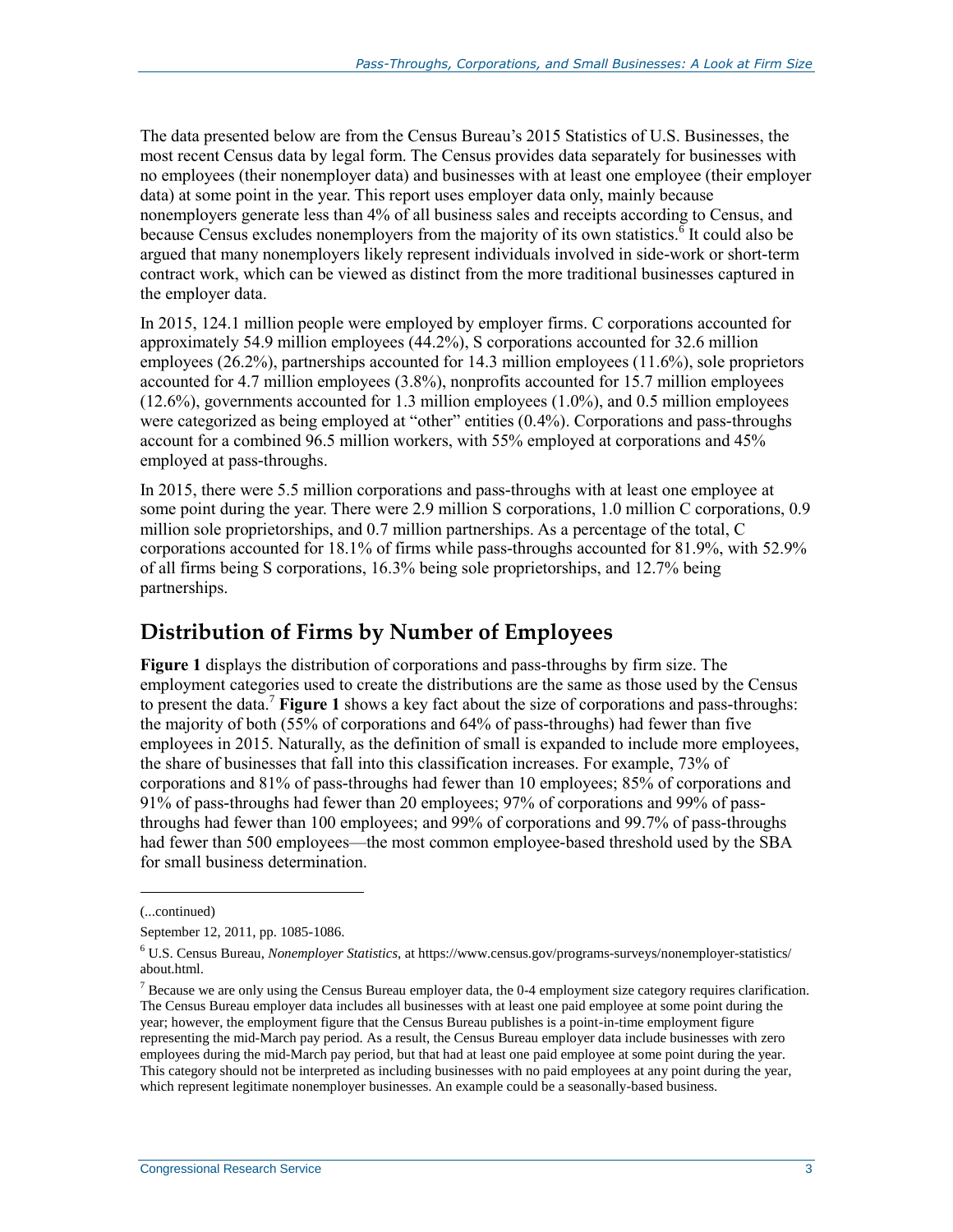<span id="page-6-0"></span>

**Figure 1. Distribution of Firm Size by General Legal Structure, 2015**

**Source:** CRS Analysis of U.S. Census Bureau, 2015 Statistics of U.S. Businesses, "[U.S., NAICS sectors, legal form](http://www2.census.gov/econ/susb/data/2011/us_naicssector_lfo_2011.xls)  [of organization \(LFO\)](http://www2.census.gov/econ/susb/data/2011/us_naicssector_lfo_2011.xls)," https://www.census.gov/data/tables/2015/econ/susb/2015-susb-annual.html. **Note:** The "0%" figures are the result of rounding down figures less than 0.5%. No category had a true 0%.

The general pattern displayed in **[Figure 1](#page-6-0)** holds across the various pass-through types. **[Figure 2](#page-7-0)** displays the distribution of sole proprietors, partnerships, and S corporations by firm size. The greatest concentration of pass-throughs is found in the 0 to 4 employees category, with the number of firms dropping off rather quickly as firm size increases. This relationship is the most pronounced with sole proprietorships, which had the greatest proportion of small firms; almost 78% of sole proprietorships had 0 to 4 employees, with the remaining proportion of firms decreasing more rapidly than partnerships and S corporations. Interestingly, comparing corporations (**[Figure 1](#page-6-0)**) and partnerships (**[Figure 2](#page-7-0)**) reveals they have nearly the same size distributions.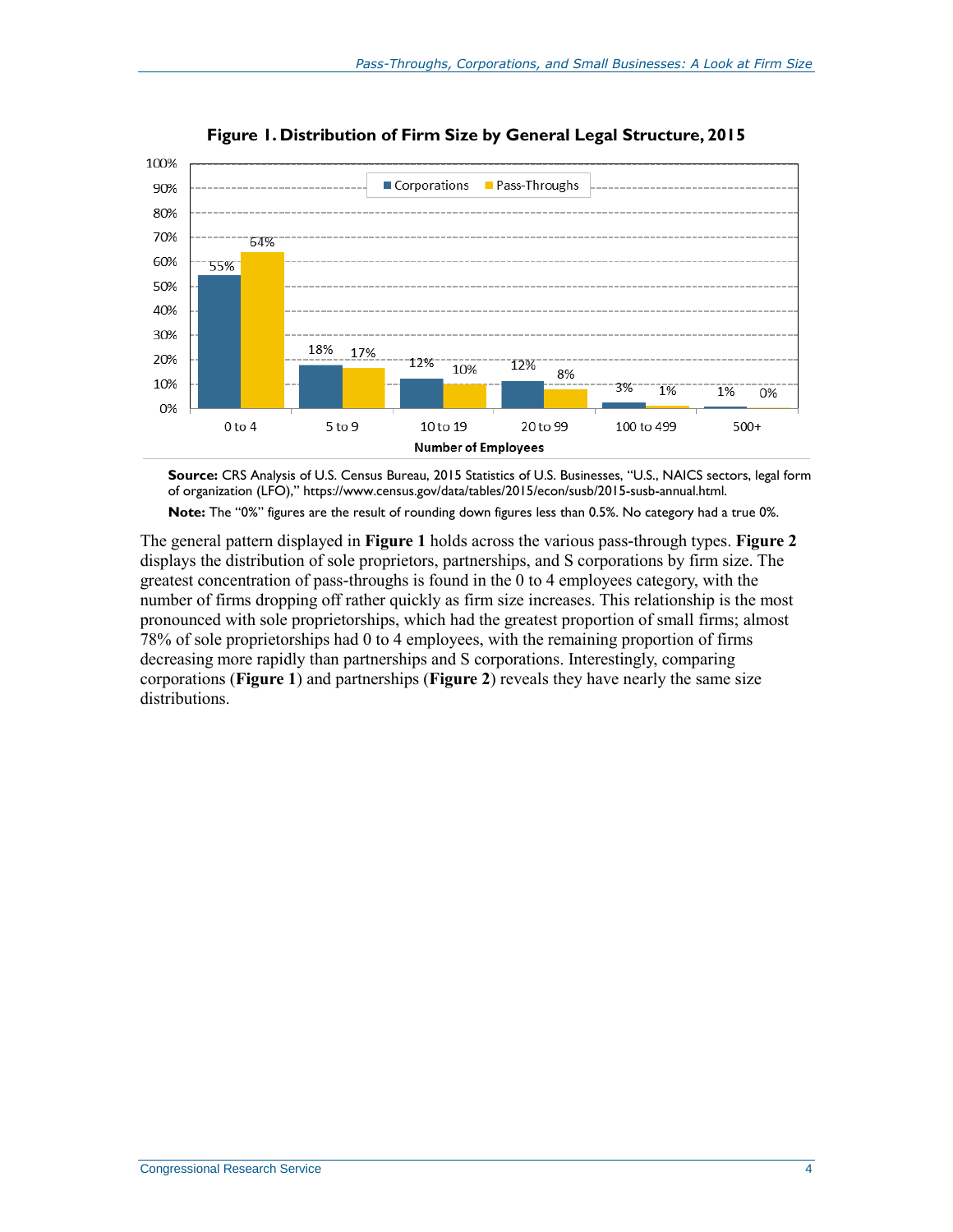<span id="page-7-0"></span>

**Figure 2. Distribution of Pass-Throughs by Firm Size, 2015**

**Source:** CRS Analysis of U.S. Census Bureau, 2015 Statistics of U.S. Businesses, "[U.S., NAICS sectors, legal form](http://www2.census.gov/econ/susb/data/2011/us_naicssector_lfo_2011.xls)  [of organization \(LFO\)](http://www2.census.gov/econ/susb/data/2011/us_naicssector_lfo_2011.xls)," https://www.census.gov/data/tables/2015/econ/susb/2015-susb-annual.html. **Note:** The "0%" figures are the result of rounding down figures less than 0.5%. No category had a true 0%.

### **Distribution of Employees by Firm Size**

An alternative way to analyze the data is to examine the distribution of employment by firm size. This approach reveals that while the majority of firms had fewer than 500 employees in 2015 (see **[Figure 2](#page-7-0)**), the largest firms account for the majority of employment. **[Figure 3](#page-8-0)** shows that just over 53% of employees worked at firms with 500 or more employees. Firms with fewer employees employ a smaller share of the overall workforce. About 14% of employees worked at firms with 100 to 499 employees; 17% worked at firms with 20 to 99 employees; 7% worked at firms with 10 to 19 employees; 5% worked at firms with 5 to 9 employees; and 5% worked at firms with fewer than 5 employees.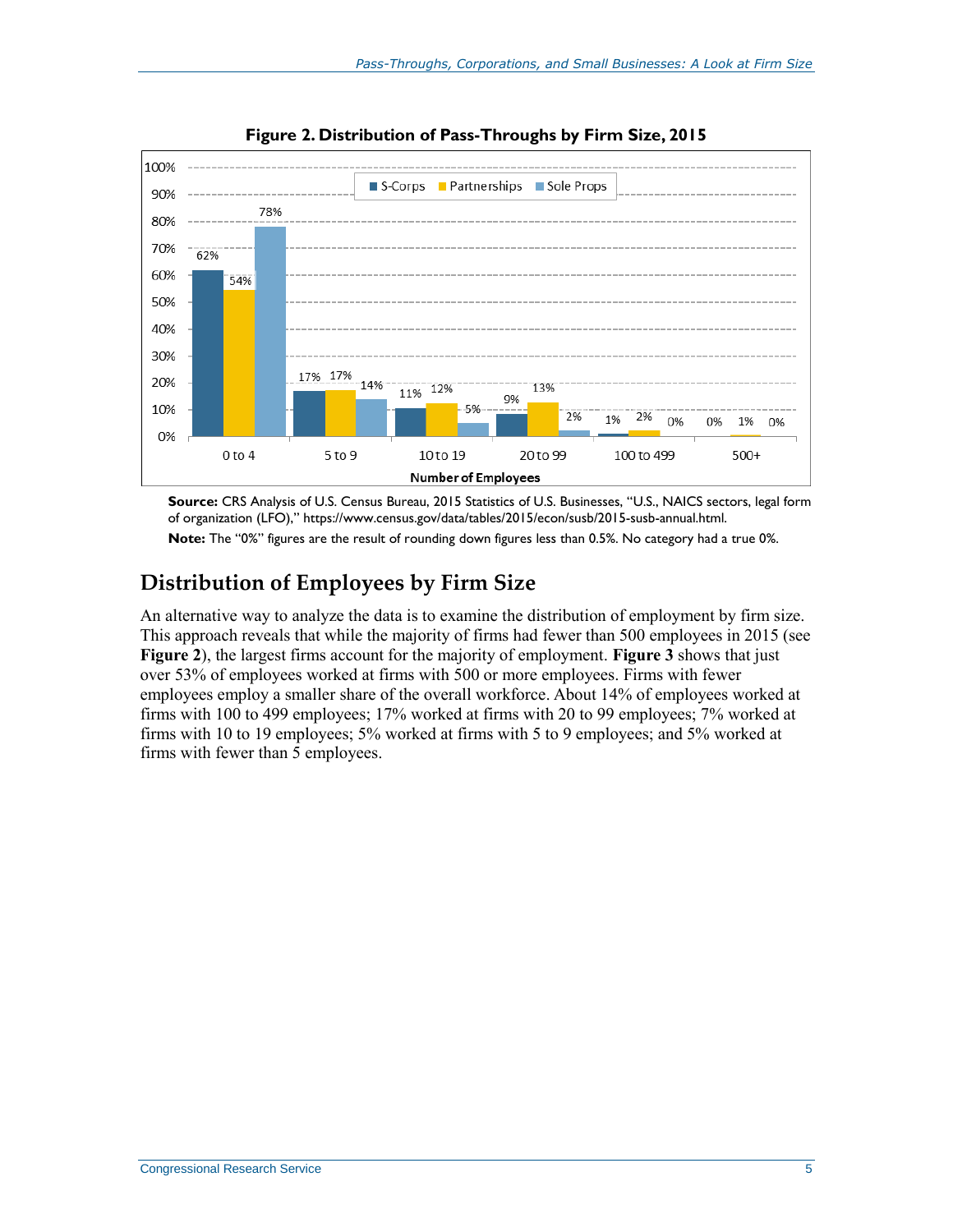<span id="page-8-0"></span>



**Source:** CRS Analysis of U.S. Census Bureau, 2015 Statistics of U.S. Businesses, "[U.S., NAICS sectors, legal form](http://www2.census.gov/econ/susb/data/2011/us_naicssector_lfo_2011.xls)  [of organization \(LFO\)](http://www2.census.gov/econ/susb/data/2011/us_naicssector_lfo_2011.xls)," https://www.census.gov/data/tables/2015/econ/susb/2015-susb-annual.html.

The picture changes somewhat when employee distributions are plotted separately for the corporations and pass-throughs as in **[Figure 4](#page-9-0)**. Two features of the data are immediately apparent. First, employment in the corporate sector was heavily skewed toward the largest firms. Roughly 76% of corporate employees worked at firms with more than 500 employees in 2015. No other size category accounts for more than 10% of corporate employment. Second, employment in the pass-through sector was more evenly distributed across the employee size categories. For example, about 25% of employees at pass-throughs worked at firms with more than 500 employees, which is less than the portion who worked at firms with 20-99 employees (27%), but more than double the share who worked at firms with either 0-4 employees, or 5-9 employees (with 9% each). Thus, nearly a quarter of pass-through workers were employed at the largest firms, while in the corporate sector the share was nearly 76%.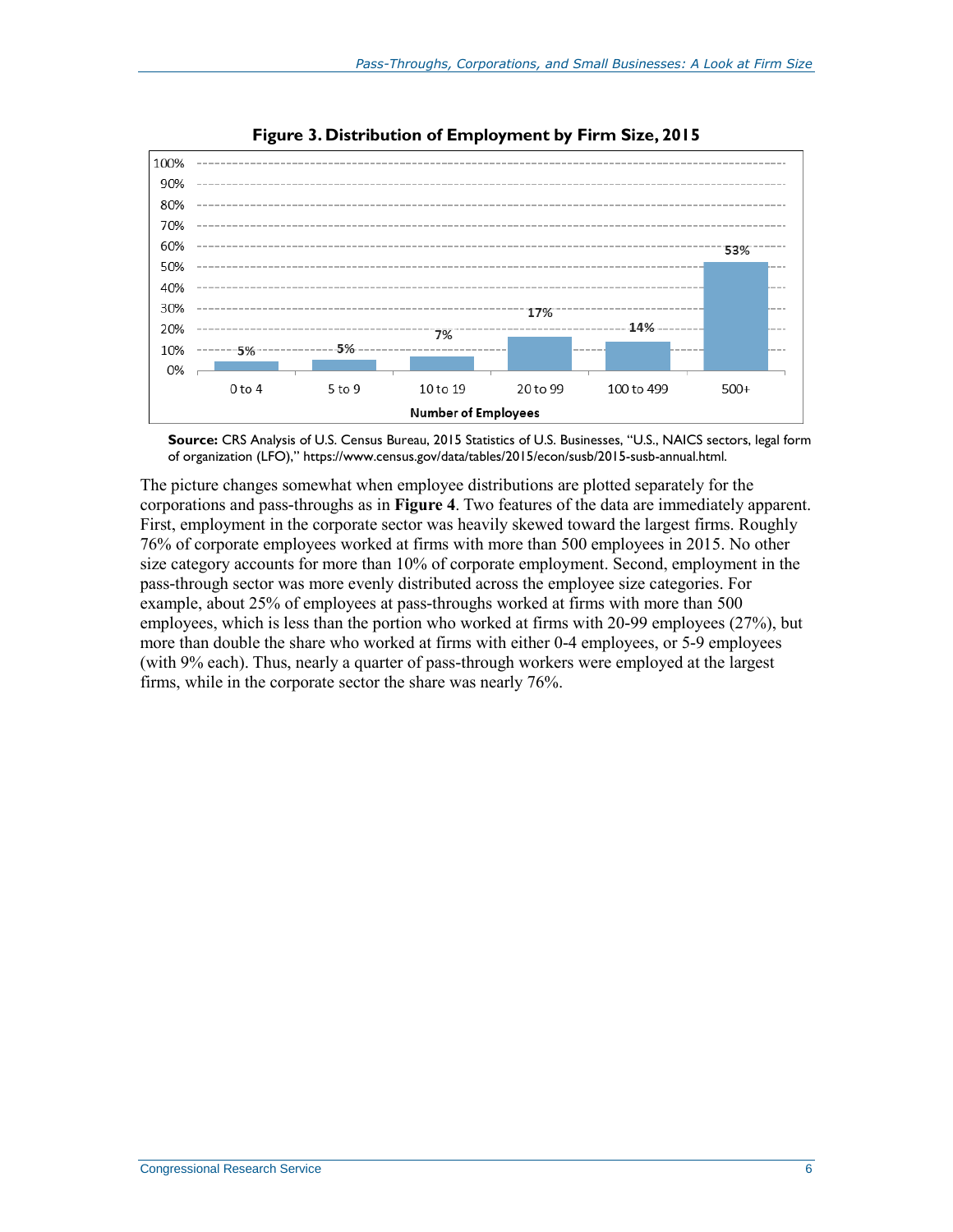<span id="page-9-0"></span>

**Figure 4. Relative Employment by Firm Size and Legal Form, 2015**

**Source:** CRS Analysis of U.S. Census Bureau, 2015 Statistics of U.S. Businesses, "[U.S., NAICS sectors, legal form](http://www2.census.gov/econ/susb/data/2011/us_naicssector_lfo_2011.xls)  [of organization \(LFO\)](http://www2.census.gov/econ/susb/data/2011/us_naicssector_lfo_2011.xls)," https://www.census.gov/data/tables/2015/econ/susb/2015-susb-annual.html.

#### **Average Number of Employees at the Largest Firms**

Observing the average number of employees at large firms (more than 500 employees) offers insight into how large the largest firms were in 2015. Among firms with more than 500 employees the average number of employees differs quite significantly between corporations and pass-throughs (see **[Figure 5](#page-10-1)**). The average number of employees at the largest C corporations (500 or more employees) was slightly above 4,100, while the average number of employees for pass-throughs was just over 1,100. Among large pass-throughs, partnerships tended to have the most employees on average with 1,203, S-corporations fall in the middle with 1,102 employees on average, and sole proprietorships have the fewest with 1,086 employees on average.